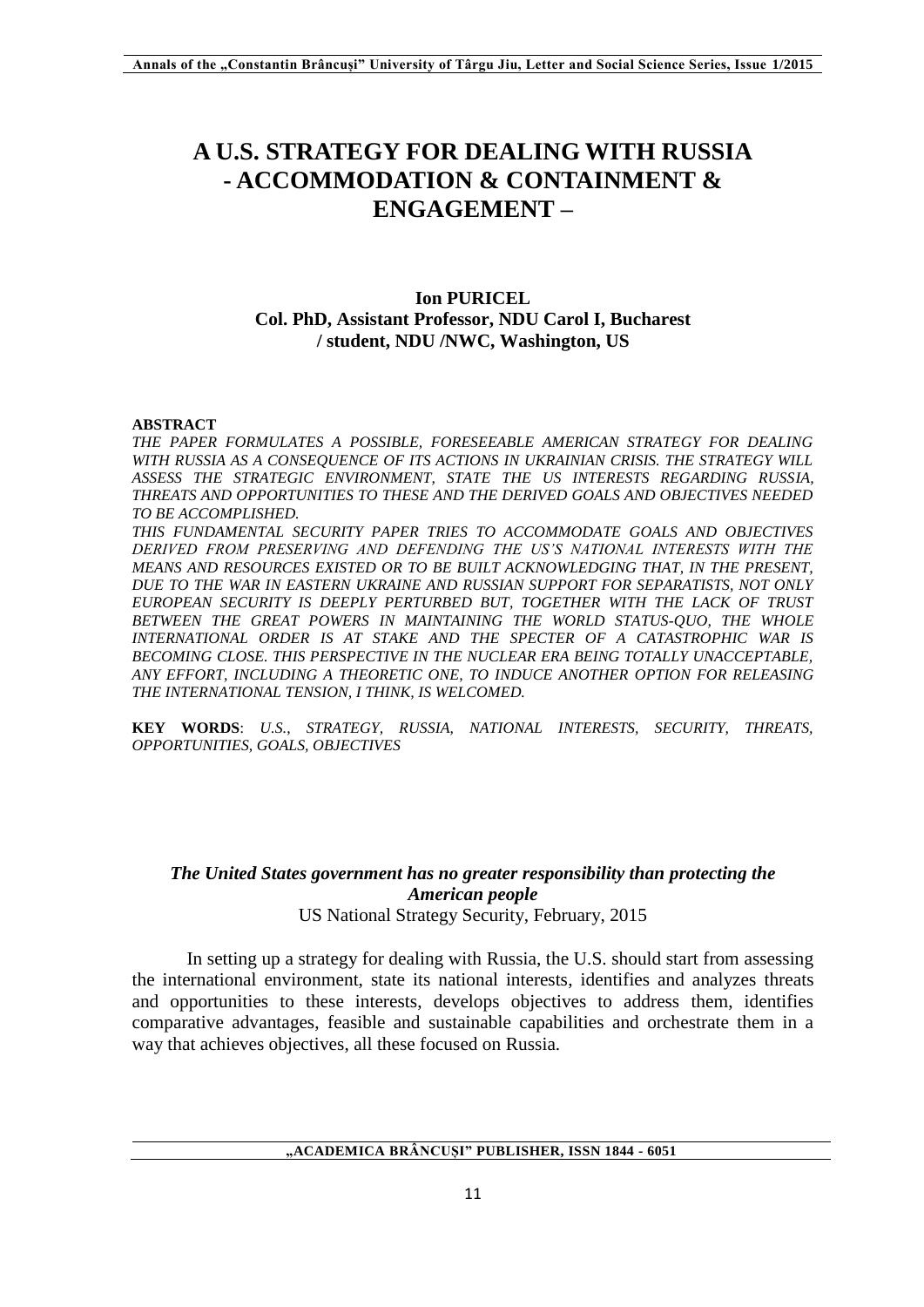## **I. Assessing of Strategic Environment**

## **1. International Conditions**

In the present, the international security environment is very tense, many crises threatening not only the regional security but also the global one. The flash points are flourishing all over the world, the new crises such concerning the ISIS's bloody presence in Iraq /Syria and the bloody separatism in Eastern Ukraine added up to the old ones like Al Qaida terrorism, Nord-Korea nuclear unpredictability, the Iranian nuclear dossier, the humanitarian crisis in Syria, the tensions between China and its naval neighbors only to mention the most relevant to international security.

In my opinion, by far the most important event, in this moment, is the Ukraine's crisis which, behind the bloody war waged by separatists for independence in some Eastern Ukrainian regions and Crimea loss, threatens, by massive Russian involvement, to destabilize not only the entire region but the entire European continent and the whole world. The "cold shower" offered by Russia to international community by backing the separatists actions in Ukraine gives us a big clue of the game that a resurrect big power like Russia tries to play on the world stage by reshaping the international borders in the "near abroad vicinity".

## **2. The U.S. Domestic Conditions**

In the present, the U.S. economy is recovering but it is still far of being considered a very strong one - low growth, high joblessness, growing income inequality, high debt etc.

The Congress, dominated in both chambers by the Opposition members is strongly opposed to the US president in many issues like *Obama Care Program*, *The Immigration Bill*, even threatening him with the Impeachment Procedure.

Besides, the American population is tired of waging a continuous costly wars more than 10 years in Afghanistan and Iraq.

## **3. The Problem Parameters**

The "problem" is not easy, rather it is difficult because is about Russia even Russia in itself. But, who is Russia? In the international arena, Russia is the legal successor of the former Soviet Union. Looking through the lens of real power, Russia could not be compared with Soviet Union: it is smaller in territory and population and, more important, lacks the Communist ideology force multiplier. However, Russia has the U.N. Security Council Permanent Member status, a huge size (still the largest country in the world laying on two continents), a huge nuclear military capabilities, an effective and large conventional military capabilities, its leverages in some international crises etc. Russia, also, has a long and glorious history, a recent Soviet superpower memories and a rich cultural heritage. Besides, Russia has economic and political partners /friends not only inside Eurasian Economic Union, BRIC, Syria, Iran, Venezuela, Ecuador, Cuba etc., but, also, even in NATO /EU countries like Hungary and at a lower scale Turkey, Germany, Italy and France.

Moreover, Russia has a pragmatic and undisputed leader - Vladimir Putin, acting in a clear cut Realistic approach on Russia's interests, whose "*Ars Politica*" could be better understood by looking at two of his sayings: "the collapse of the Soviet Union was the biggest geopolitical catastrophe of the century[1]" and  $\mathcal{N}$ Whoever does not miss the Soviet Union has no heart. Whoever wants it back has no brain[2]".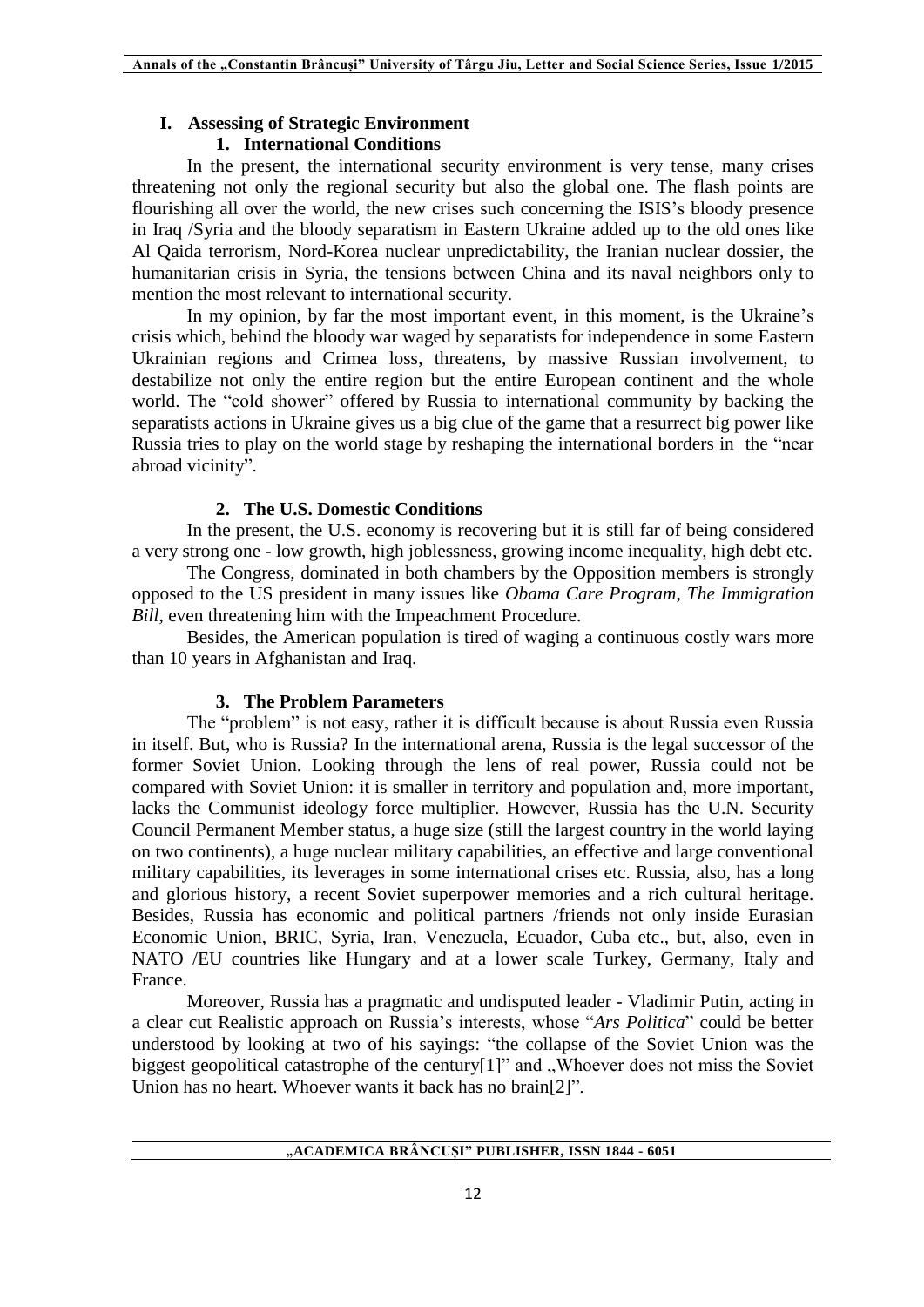The **Russia's National Interests** to be taken into consideration for setting up the the US Strategy for Russia are, as follows:

- Maintaining sovereignty and integrity of Russia;

- Having a friendly Security environment in "near abroad";
- Developing a strong diverse economy;

- Preventing the hegemony of any country in Global International Affairs and struggling for a multipolar world;

- Supporting and defending Russian minorities in "near abroad".

- The identified **Threats** to the Russia's outlined National Interests are, as follows:
- The Eastward NATO / E.U. enlargements;
- The U.S. Unilateral military interventionism policy and its hostility to Russia;
- The Missile Defense developments;
- The U.S. / E.U. economic sanctions on Russia;
- The tendency of Russia's economic and political isolation;
- The Russian minority discrimination in "near abroad";
- The National & Religious separatism and extremism inside Russia;
- The Proliferation inside Russia of other than orthodoxy beliefs, of NGOs supported by foreign countries having an anti-national agenda.

## **4. Assumptions**

In setting up a US strategy on Russia I will start from the following assumptions:

- Russia's Nuclear capabilities will be used as a leverage and only as defensive weapons in a war;
- Russia won't attack the U.S. /NATO countries neither nuclear nor conventional;
- Russia wants to stop NATO /EU enlargement toward its borders, in former Soviet independent countries;
- Vladimir Putin will stay in power at least a decade;
- Crimea will remain in Russia's hands;
- Russia will support Pro-Russian minorities demands in "near abroad" if their governments /countries adhere to NATO /EU;
- Russia will exploit Pro-Russian minorities feelings and, if needed, will apply the same scenario /hybrid war in other countries from "near abroad";
- The majority of Russian population will support Russia's leadership;
- The Russian Government will keep a tight control /unity of the country;
- China will support Russia economically and politically.

## **II. The US Interests** regarding Russia are, in my view, as follows:

- defending US /Allies /partners territories against any threat remains the US primary security interest stated as such in any Grand strategy /strategy;
- assuring the American people's prosperity through economic advantageous exchanges – is a fundamental interest, in the line of the US Constitution;
- preserving the International Status-Quo, sovereignty and territorial integrity of the Europe's states  $-$  is a fundamental interest that maintains the International Peace;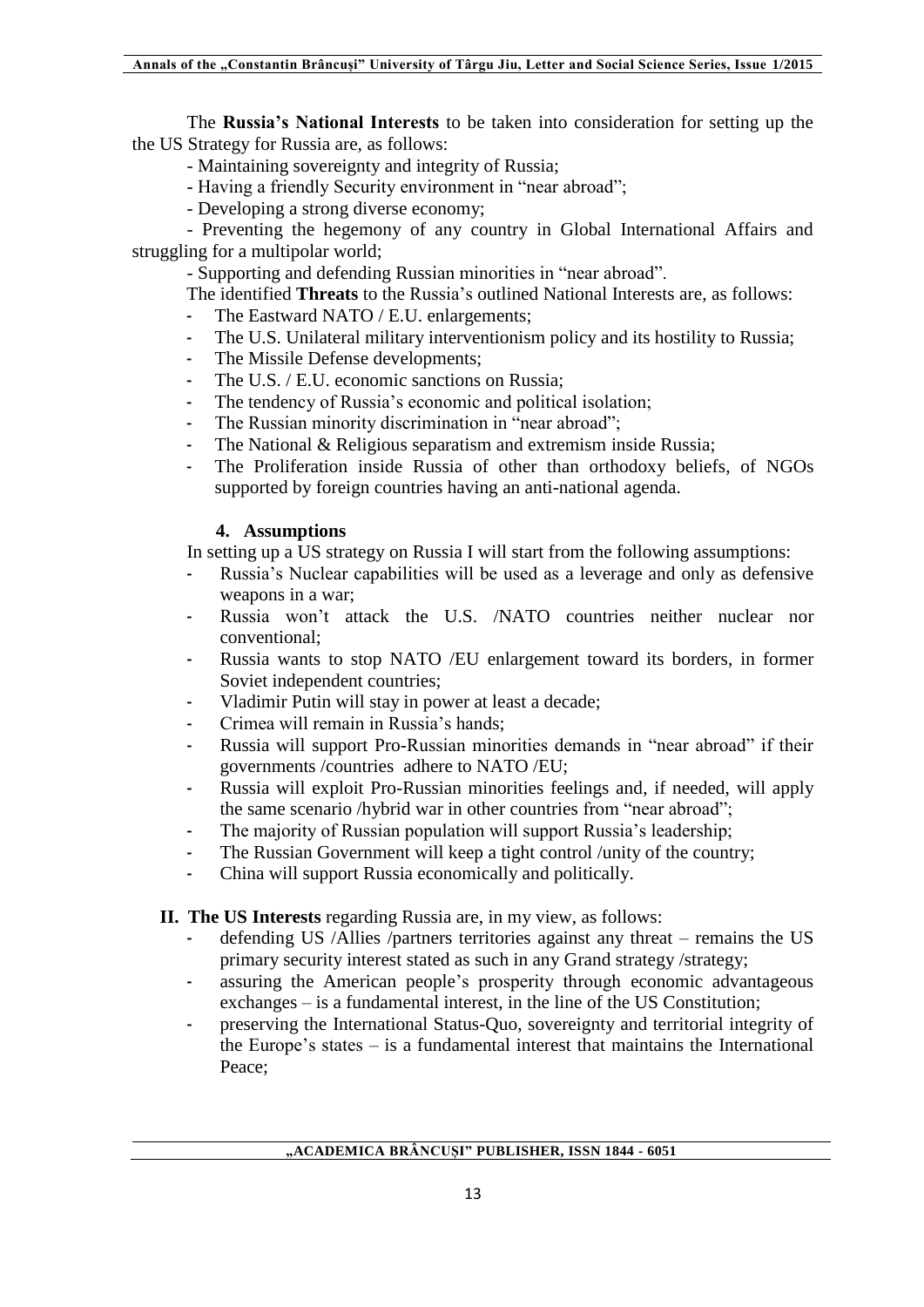- spreading American values (liberty, democracy, human rights, free market) – a perpetual, defining and long lasting American interest.

## **III.Threats and opportunities to US interests**

- **1. Threats** (perceived)
	- i.The Russia's aggressive behavior regarding the former Soviet Union independent countries – is a threat to the entire Europe /world by putting under question mark the all security arrangements after WWII and the Cold War;
	- ii.The Russia's support for Pro-Russian separatists in Ukraine is a direct threat to Europe /world security by triggering an full scale war between Ukraine and Russia;
- iii.The increasing Russia's Nuclear and Conventional Capabilities is an indirect threat to the whole international security by eluding the international treaties and accentuating the states security dilemma and generating a new arms race;
- iv.The Russian Capable Air Defense Systems potential Delivery to Iran through creating a strong leverage in air warfare thus allowing Iranians to get nukes represents an direct threat to the Middle East Security and an indirect threat to the whole international security;
- v.The anti-American and anti-Russian Islamist terrorist movements by potential creating of an Islamist state laying from Chechnya to Saudi Arabia represents a direct threat both to US and Russia interests.

## **2. Opportunities** (identified)

- i.The Pro-US /democratic governments in Ukraine, Georgia and Moldova;
- ii.SUA Russia Nuclear arrangements;
- iii.NATO & EU;
- iv.The favorable International public opinion;
- v.The huge economic potential /business market still offered by Russia;
- vi.The international negotiation frame and treaties signed with Russia in many issues;
- vii.The anti-terrorist /Islamist mutual support;
- viii.NATO Russia Council (to be revived);
	- ix.The Space Cooperation;
	- x.The Arctic Ocean's unfreezing and the economic consequences (boom).
- **Ends**: *Foster prosperous, responsible, nuclear Russia that has its security interests to be accounted, especially in the "near abroad", obey the international law and treaties and cooperate with the US in solving the other crises in the World.* **IV.Objectives** to address Threats and Opportunities in pursuit of Interests:
	- i.To strengthen NATO in order to be ready for deterrence and action, if necessary;
	- ii.To stop NATO enlargement toward Russia;
	- iii.To foster the Missile Defense Shield in Europe with the last variant (lower range than first variant, built around Standard Missile);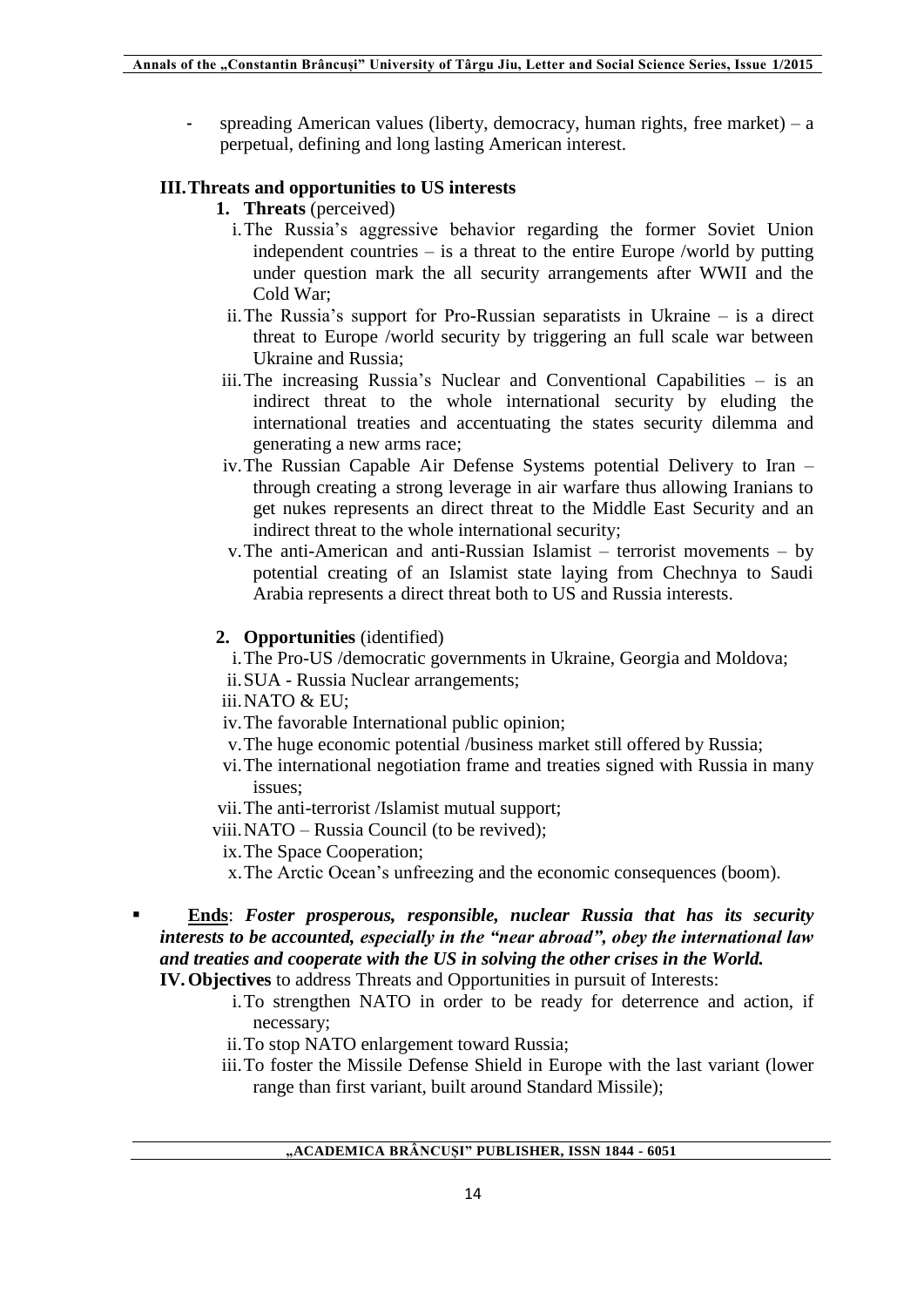- iv.To alleviate the Economic sanctions on Moscow;
- v.To convince the Ukrainian government to offer a large autonomy to Russian speaking regions in the East;
- vi.To offer to Russian leadership the possibility to really participate in solving the other crises around the world;
- vii.To prevent China in seizing all huge economic opportunities /advantages in an isolated Russia.

## **V. Comparative Advantages of US vis-à-vis Russia** (Strength and vulnerabilities) i.**Society**

The American liberal-democratic society, due to the values promoted – liberty, democracy, human rights, free market, is more united inside and respected and admired outside in comparison with the Russian authoritarian-democracy.

#### ii.**Alliances and Friends**

The US has more Allies and Friends than Russia. The U.S., due to its status in international arena, appealing national values, hard and soft power has succeeded since the end of WWII to have a lot of Allies and Friends all over the world. It is worth to mention here the 28th states NATO Alliance as being the most successful one in the whole human history. Proving its value during the Cold War and after, involving other two Security Council Permanent Members Nuclear Powers (UK and France), NATO remains a strong political and military organization meant to preserve peace in Europe and the Nord America by defending the territorial integrity of member states. The NATO Alliance also include Germany which is the largest economy in Europe and the fourth largest in the world. In the same time, the U.S. has another strong ally, Japan - the third largest economy in the world, having a strong Armed Forces at the eastern border of Russia and China. Moreover, the U.S. has the vast majority of Arab states in the Middle East and Israel – as Allies and Friends. In all, it could be said that the U.S. with its forward bases /presence and allies all over the world surrounds, geopolitically and geostrategic, both Russia and China.

## **iii.Economy and the Innovation capacity**

The U.S., definitely, has a much stronger economy than Russia. The U.S. economy is recovering from the economic crisis. It is diverse, technologically modern and very flexible. Due to the new technologies in exploiting the natural gas - freaking, the U.S. is not only energy self sufficient but, also, has become an exporter. Meanwhile, Russia's economy is extensively based on exploiting its natural resources, needing international technology and financing.

#### **iv.Demography**

The U.S. has a much better demographic indicators than Russia. First, the quantity being a quality in itself, the US population is larger than Russia's population (319,000,000 vs. 142,000,000[3]). The second, the US population is distributed on the whole territory instead Russia is having large parts of its territory uninhabited or inhabited by compact national & religious minorities. The third, the gravest for Russia, while the US has a positive population growth, Russia has a negative one. Additionally, the U.S. remains a "dreamland" to attract not only ordinary immigrants looking for a better life but also the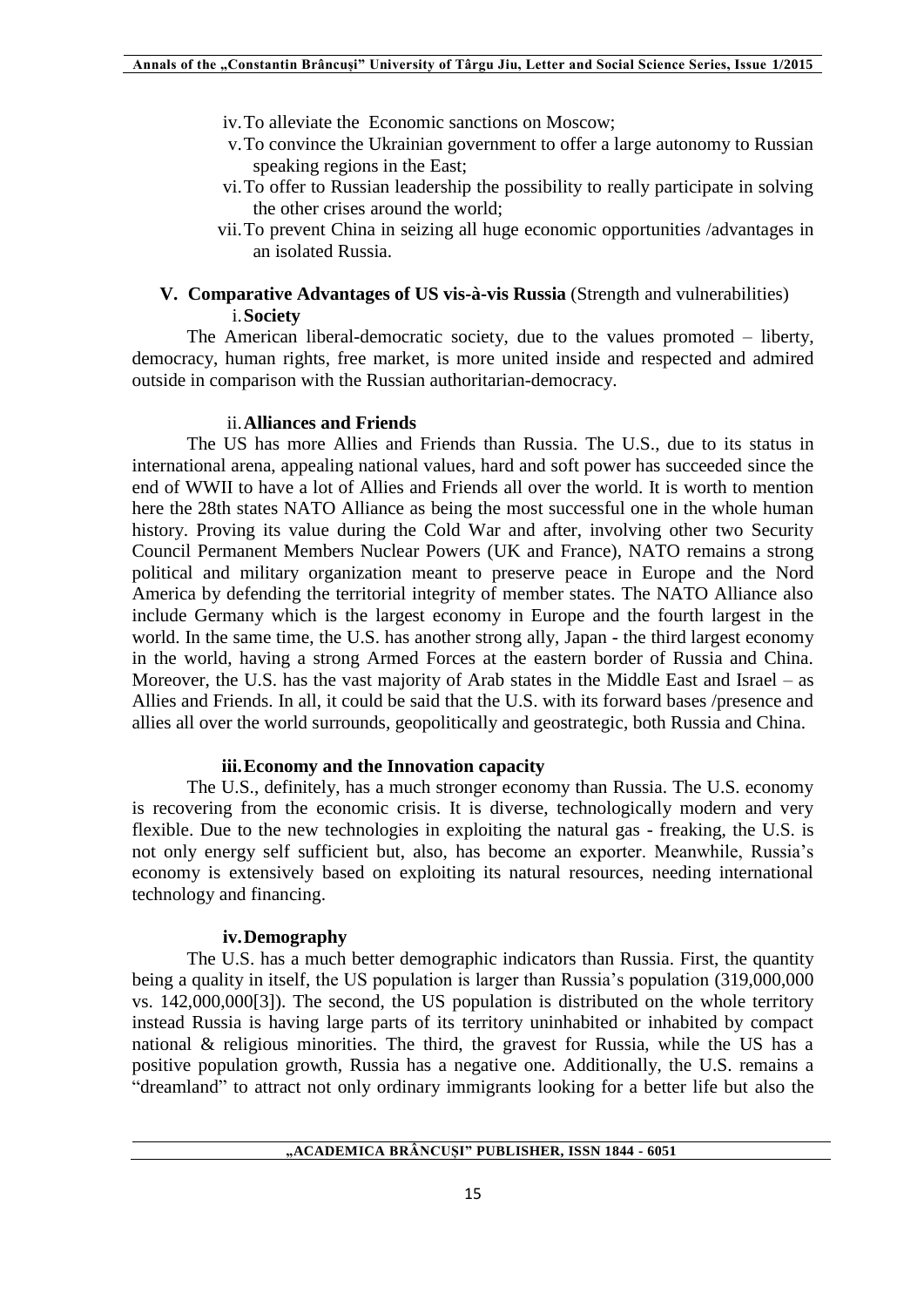most skilled scientists from the whole world, including Russia (not being the case for Russia).

#### v.**Strong Leadership staying longer in power**

Russia has a historical tradition in preferring strong leaders who will function as a catalyst /linchpin capability for the whole Russian energies. A strong leader like V. Putin, if necessary, will find ways of staying in power a longer period of time than the Constitution stipulates by avoiding or even changing it with overwhelming Russians approval. Instead, in the U.S., Constitution being the Bible of the Nation, this would not happen. Moreover, the continuous election cycle and the separation of powers in state (U.S.), offers to Russia a more clear advantage in following its goals on longer terms, in taking strategic decisions and more rapidly going to action in comparison with the U.S.

## vi. **Tradition and Cultural Heritage**

The Russian tradition and Cultural heritage, based fundamentally on the Christian Orthodoxy and family values will continue to keep the Russian people more united in comparison with American people.

#### **vii.Russian patriotism and enduring sacrifices**

It is said that every Russian is patriot, a word which has special contents for all Russians. That incorporates the love for Russian land and language, for Slavs and Orthodoxy. That means, also the respect for their heroes, praising their past sacrifices and glorifying the Russia's greatness. A common, but profound expression for all these is *"The Mother Russia"*. So, these beliefs which could bring both unity and easily accepting the sacrifice, including potential death for a common cause - Russia's happiness /greatness could be considered an advantage from Russia.

#### **viii.Resources**

Russia, according with its size, is, roughly, the richest country in the world in natural resources. Even than some important resources can't be exploited safely it is only a matter of time till the necessary technology would be available for Russians. Moreover, the Global Warming will add to Russia's riches other huge resources together with the easier exploitation. Taking into account that the majority of natural resources are controlled by the state companies, that reality offers Russia the possibility to use them as a political weapons

#### **ix.Espionage**

.

The advantage for Russia results from how both societies are functioning – one, where freedom is guaranteed and the other one, where freedom is limited /controlled. The Espionage in Russia has a long tradition starting with Czarist Okhrana followed by NKVD/ KGB /FSB and GRU. Due to the Russian State tight control on the one hand and the freedom consequences in the US with all security /economic weaknesses on the other hand, FSB /GRU could be considered more effective in comparison with CIA /FBI in developing espionage networks /intelligence gathering.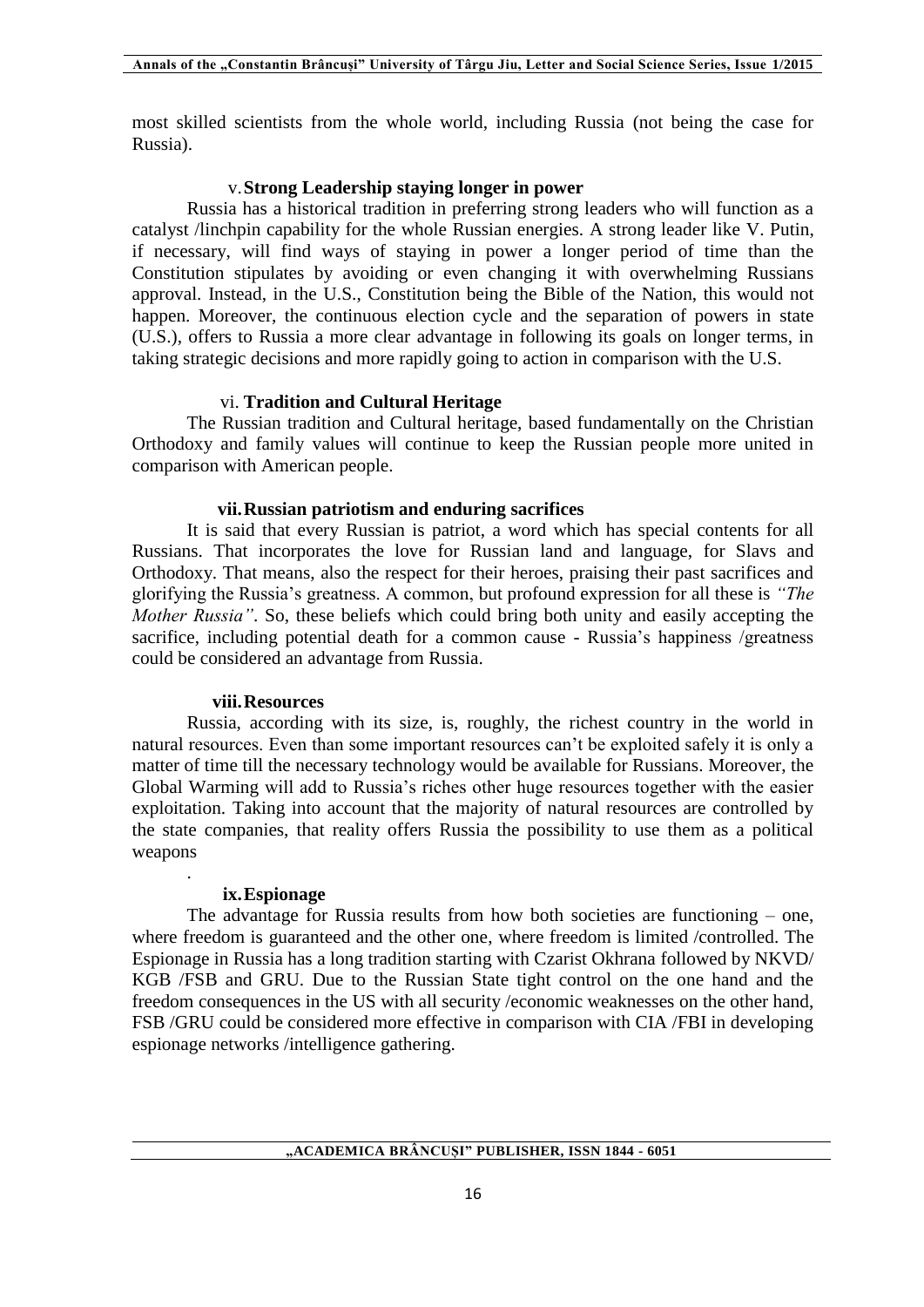#### **x.Russian minorities living "near-abroad"**

The Russian minorities living "near-abroad" is another advantage for Russia in comparison with the U.S. in the countries surrounding Russia. That Russian Minorities presence in Russia's "near-abroad" vicinity are consequences of the Soviet Union collapse. After the bitter realities suffered by those Russians living in other countries, now, Russia raising again, offers them the hope, even the possibility to return to "Mother Russia". As could be seen now, they are very valuable in Vladimir Putin's plans for stopping NATO /EU's (Western) advance toward Russia.

#### **VI.Feasible and Sustainable Capabilities** (DIME) **Diplomatic**

The diplomatic means, should be the primary capability of the US in addressing the resurrect Russia. Through open and covert negotiations Russia should be convinced that it would be much better for it and the whole world to give up the bellicose posture and return to a peaceful approach in defending its national interests. The US should obtain the Russian commitment for the continuing dialogue in the European format for the autonomy of the breakaway republics of Donetsk and Luhansk inside a sovereign Ukraine and, also, for assuring equal rights for all minorities in Crimea. Moreover, the US should obtain the Russian commitment to start the bilateral negotiations with Ukraine over the annexation of Crimea by Russia in terms of economics, resources, individual properties and level of compensations. In the same time, the US should receive assurances and determine Russia not to intervene in the democratic process of the countries situated in its "near abroad vicinity". Instead, the US should give assurances to Russia that the NATO's enlargement process won't go further toward East. Moreover, The US should assure Russia that the US needs Russia in solving other international crises. However, the US should make very clear to Russia that any Russian interference in NATO countries will have a costly price for it.

#### **Information**

For a better understanding of the situation in the whole area, the US should have a strategic and effective communication with its allies, partners, the Ukrainian government and mass-media and, also, a permanent contact with Russia's leadership. In order to avoid any strategic surprise, the US has to keep an eye open on any Russian movement /action in political, diplomatic, military, economic fields, especially in Western and Eastern Russian extremes.

#### **Military**

The U.S. should push for strengthening the military relevance of NATO Alliance as the main tools to assuring security in Europe including to fight Russians if they attack any NATO country. The NATO Alliance has to rise its capabilities and readiness to the level of deterring any Russian adventure and affirm its commitment to defend any member in compliance with the no.5 Article of the NATO Treaty.

#### **Economic**

The U.S. should release the economic sanctions in order to rise trust of Russians in US /EU partners, to determine them to abandon their bellicose position and bring them to an active role in the international arena for solving other crises where they have a good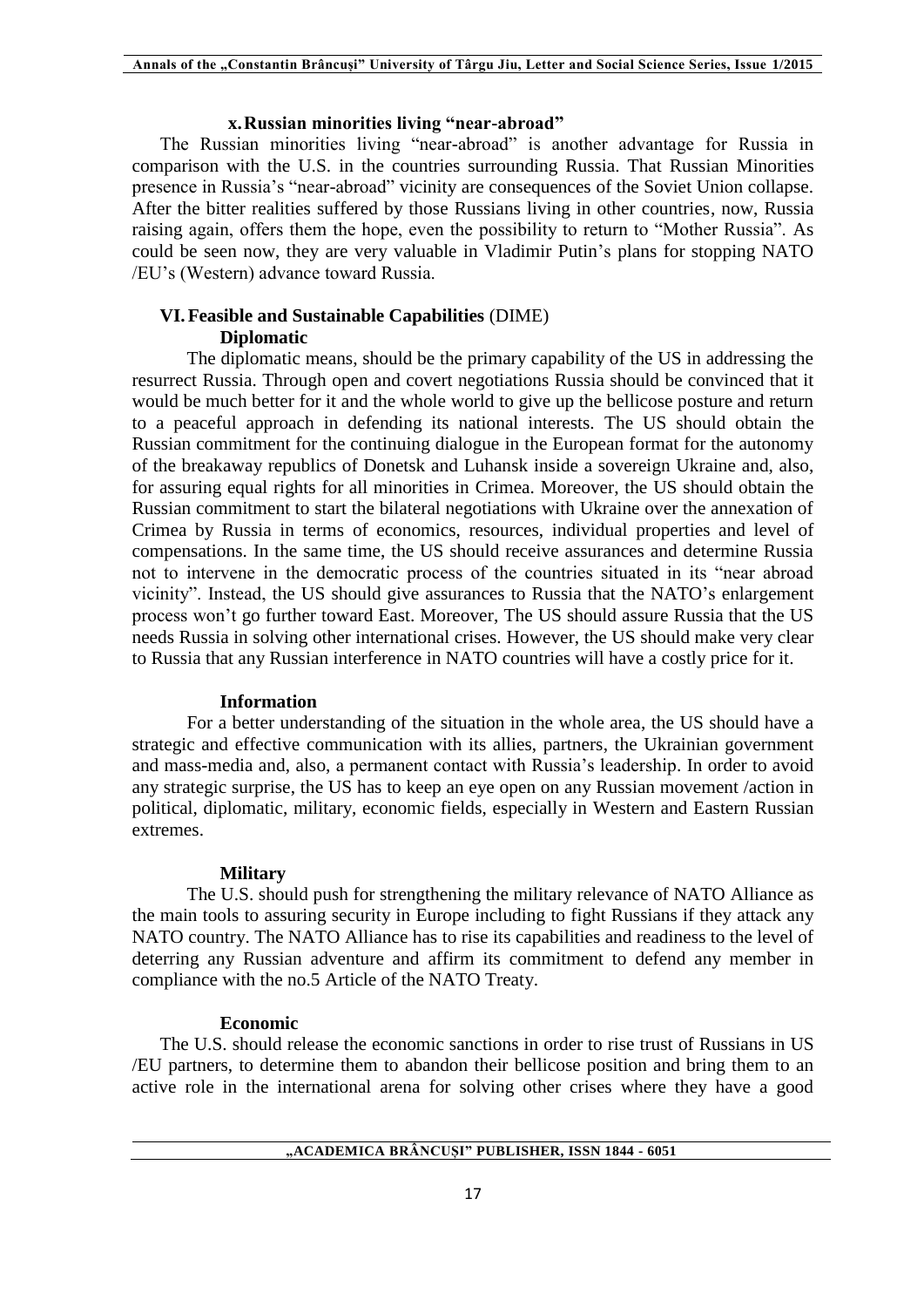leverage (Syria, Iran). In the same time, the US should let open the possibility for Russia to rejoin to the G8 trade club.

#### **VII. Orchestrate capabilities**

The U.S. capabilities should be orchestrated in a way that achieves its objectives in a coherent manner.

The capabilities found feasible for applying this strategy will be put in action in the same time, the American Vice-President, responsible to the American President, having the primary role in applying it. Due to the potential damage to the Global Security environment posed by Russia's actions in the Ukrainian crisis, this strategy should be assigned the highest priority.

#### **Diplomatic**

The U.S. should use its leverage in UN /UNSC, NATO and bilateral relations with Russia to bring back Russia to a responsible, great power behavior. The first step in this field, is to determine Russia to retreat its soldiers from Ukraine and second to stop helping militarily the separatists there.

Meanwhile, the U.S. should slow down /postpone the process of NATO's enlargement toward East and use its influence /leverage over the governments in the Russia's "nearabroad countries", especially in Ukraine, to offer a peaceful satisfactory solutions for Russian minorities living there in accord with European standards in force.

In the same time, the U.S. should firmly reaffirm its commitment regarding its obligations to defend allies within NATO, and the other treaties signed.

#### **Information**

In order to have a clear situation about Russia's involvement in Ukraine, its intention regarding "near-abroad" and in whatever place, the U.S. should continue to monitor Russia in all domains and gather the information needed from all the sources available especially – HUMINT, SIGINT, CYBINT etc.

#### **Military**

For increasing the readiness and military capabilities of NATO Alliance, the US should ask NATO countries to spend more money on their military expenditures and preparedness. In the same time, the US should stress the need for NATO headquarters to be more effective by drawing sustainable military plans, by doing more training, and having more standardization. Meanwhile, showing to Russians its availability to take into consideration Russia's sensitivity to the so called "strategic unbalance" due to the existence of the former Missile Shield, the US should continue to build the new Missile Defense Shield in Europe, according with its perceived threats. In the same time, in military field, the US support for the Ukrainian government should manifest by providing to Ukraine some military non-lethal equipment and intelligence. The NATO Alliance has to rise its force capabilities and readiness to the level of deterring Russia in launching any military adventure on NATO countries.